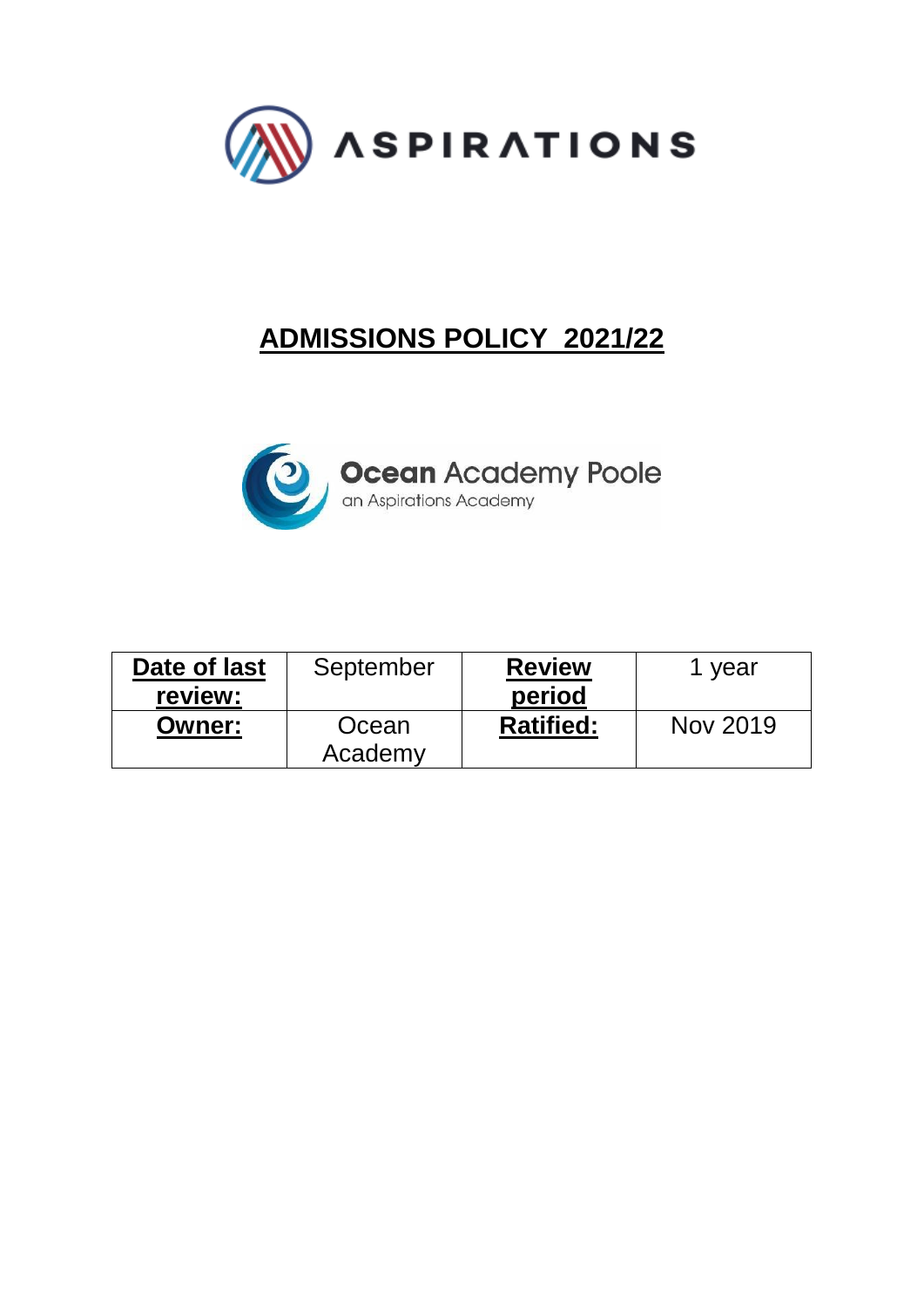

# **Ocean Academy Poole Admissions Policy**

The following information is for admissions for the academic year 2021/2022

# **THE ADMISSION OF STUDENTS TO OCEAN ACADEMY POOLE**

This policy sets out the admission arrangements for Ocean Academy Poole. The Academy will comply with all relevant provisions of the statutory codes (the School Admissions Code and the School Admission Appeals Code) as they apply at any given time to maintained schools and academies, and with the law on admissions as it applies to publicly funded schools. Reference in the codes to admission authorities shall be deemed to be references to the South Coast District Board - governing body of the Academy. In particular, the Academy will take part in the Admissions Forum set up by the LA as appropriate and have regard to its advice; and will participate in the co-ordinated admission arrangements operated by the LA, including the local Fair Access Protocol.

Notwithstanding these arrangements, the Secretary of State may direct the Academy to admit a named pupil to the Academy on application from an LA. Before doing so the Secretary of State will consult the Academy.

The admission arrangements for the Academy for the year 2021/2022 and, subject to any changes approved by the Secretary of State, for subsequent years are:

a. The Academy has an agreed an admission number of 90 pupils per year group. The Academy will accordingly admit 90 pupils into Year 3 each year if sufficient applications are received.

# **Admission arrangements**

The Academy Governors have agreed to admit 90 pupils to all year groups. These arrangements and the admissions criteria (below) are reviewed annually. When there are more applications than there are places available in Year 3 classes, after the admission of students with an Education, Health and Care Plan where the Academy is named on the plan, the following criteria will be applied to determine those children that will be offered places. Pupils with an Education, Health and Care Plan issued by a local authority naming a specific school where a pupil should receive his/her education will be admitted to the Academy before preferences are considered for admission in September.

# **The criteria are listed in priority order:**

#### **Year 3**

- 1. Looked after children and children who were previously looked after but immediately after being looked after became subject to adoption, a child arrangements order, or special guardianship order\*
- 2. Children who appear [to the admission authority of the school] to have been in state care outside of England and ceased to be in state care as a result of being adopted\*\*
- 3. Children with a sibling attending the school in the academic year of admission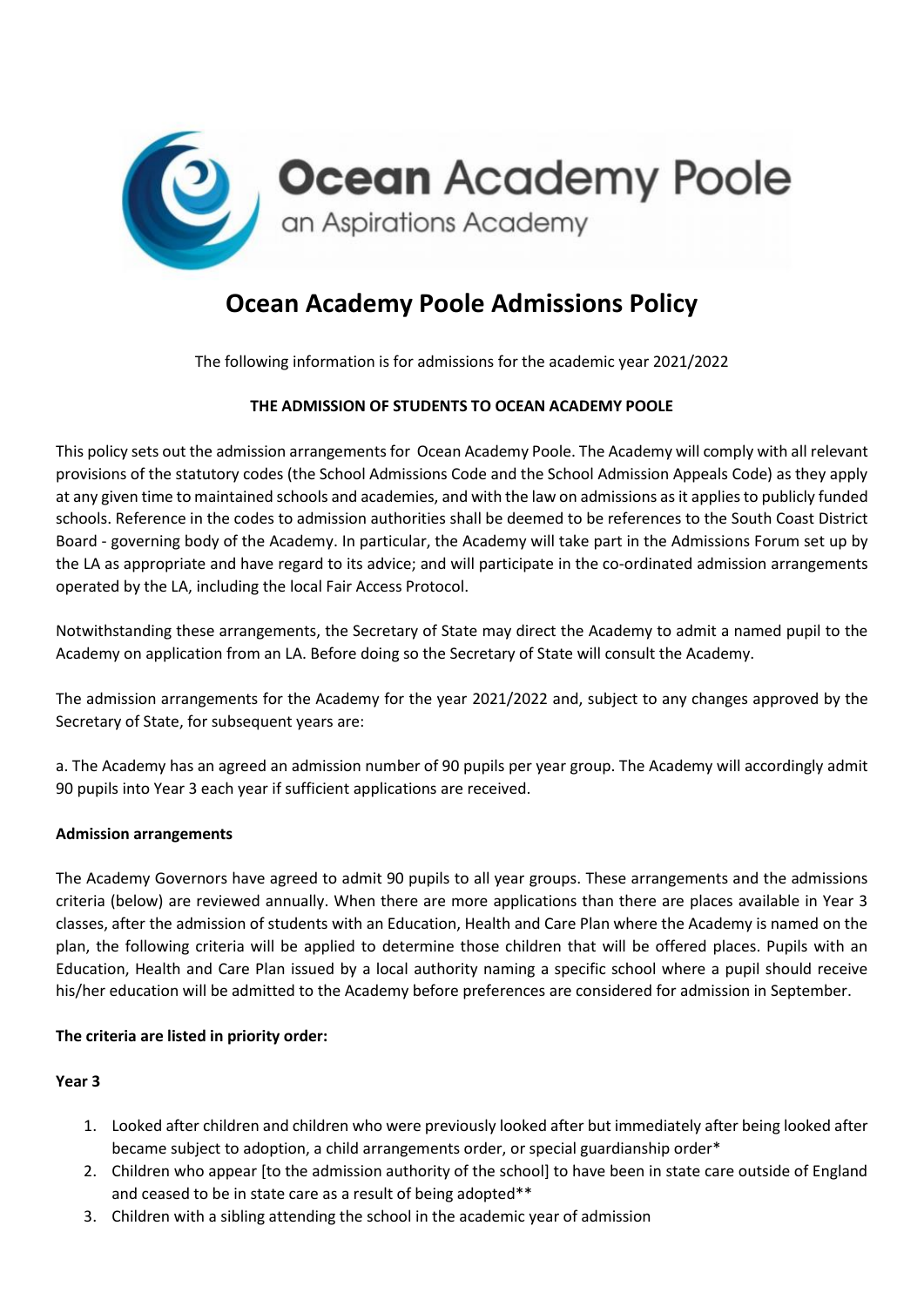- 4. Children of staff at the school:
- a) where the member of staff has been employed at the school for two or more years at the time at which the application for admission is made or
- b) the member of staff is recruited to fill a vacant post for which there is a demonstrable skill shortage.
- 5. Children who have the shortest distance between home and Ocean Academy Poole measured by shortest safe walking distance.

*\* A looked after child is a child who is in the care of a local authority in England, or is being provided with accommodation by a local authority in England in the exercise of their social services functions. \*\* A child is regarded as having been in state care in a place outside of England if they were accommodated by a public authority, a religious organisation or any other provider of care whose sole purpose is to benefit society*

#### **Tie break**

If the Academy is oversubscribed in any of the categories 1, 2, 3 and 4 above, pupils who live closest to the Academy will be given priority.

# Distance

The distance from home to school is measured using the shortest, safe and practicable walking route using the centre line of roads and footpaths (excluding paths identified for the sole use of bicycles i.e. cycle ways). Roads and footpaths measured are normally public. If your property is only accessible via a private road or footpath, this road or footpath may be included in the measurement. The starting point for the measurement is taken from your home address. This has been geolocated using the geocoded address point obtained from the local authority's Local Land and Property Gazetteer. The total distance measured is a combination of 2 measurements using 3 points, i) Geocoded home address point -to- ii) Centre of nearest road/footpath -to- iii) Nearest approved school access point that is for use by pupils. All measurements are obtained from the local authority's Admissions System. The GIS maps used are provided by Ordnance Survey and represent the position as at the beginning of the annual admission cycle i.e. September in the year prior to admission. Any alterations to Ordnance Survey map references, footpaths or roads added after this time will not be taken into consideration. No measurements obtained through other sources (e.g. search engines, mapping systems) will be accepted.

For applicants living on islands or residing permanently on a boat within Poole harbour, the distance measurement will be a straight line from the geocoded home address point to either 1. the nearest public landing steps at Poole Quay, or 2. a point on the mainland that the applicant proves to the satisfaction of the admission authority that he/she can access. The total distance measured is a combination of 3 measurements using 4 points: i) Geocoded home address point -to- ii) Public landing steps or other approved access point on the mainland -to- iii) Centre of nearest road/footpath -to- iv) Nearest approved school access point that is for use by pupils.

If an applicant advises the admission authority that the child would or could use the Sandbanks/Studland Chain Ferry in the journey to school, then the distance will be measured on that basis from the geocoded home address point and will include the distance travelled by the ferry.

If there are insufficient places to accommodate all applicants and the distance criterion is used, the school will use random allocation for applicants living an equal distance from the school (up to three decimal points) or at the same address or in the same block of flats who are eligible for the remaining places. Applicants will have their names drawn as lots to see who should be offered the place(s). The person drawing the names will have no involvement in the school admissions process.

# **Siblings**

Priority will be given to those who have a brother or sister attending Ocean Academy Poole at the time of admission but not application. This means that there will be no sibling connection for admission purposes for applicants for entry to Year 3 if they have a brother or sister in Year 6 at the time of application.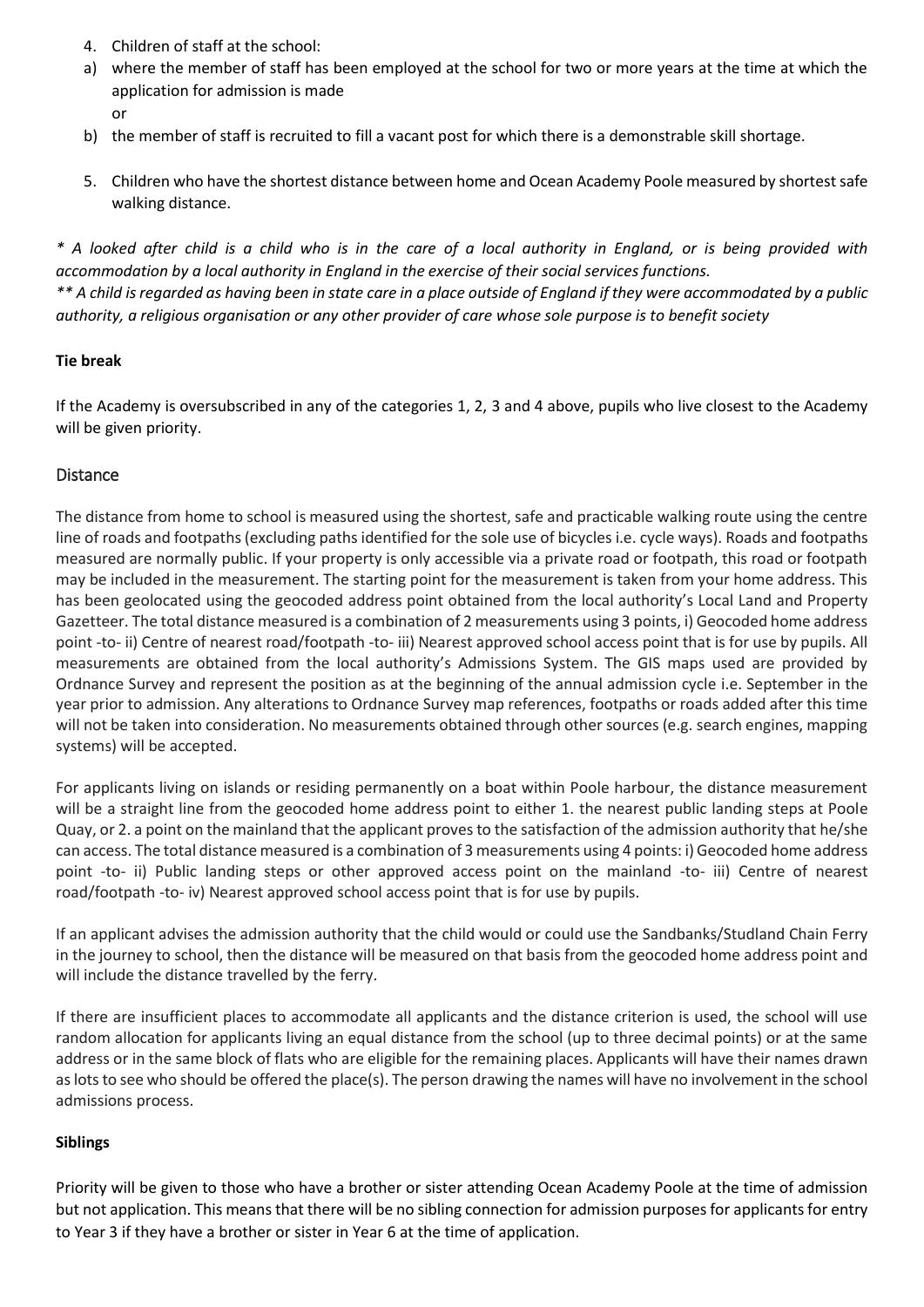#### **The definition of a brother or sister is**:

- A brother or sister sharing the same parents
- Half-brother or half-sister, where two children share one common parent
- Step-brother or step-sister, where two children are related by a parent's marriage
- Adopted or foster children

Where the final place in a year group is offered to one of twins, triplets or other children from multiple births living at a single address, the place will be allocated by drawing of lots, by a member of Academy staff who has no involvement in the admissions process.

#### **Home Address**

The home address where a child lives is considered to be a residential property that is the child's main or only address during term time. Applicants can be asked to provide additional evidence in order to verify addresses and/or other details provided. It is at the discretion of the admission authority what evidence is required (evidence may include, but is not limited to, GP registration, evidence of home ownership/tenancy etc.). The final decision on the home address of a child will be made by the admission authority. If any information supplied by an applicant is judged by the admission authority to be fraudulent or intentionally misleading, the admission authority may refuse to offer a place, or if already offered, may withdraw the offer.

#### **Applications from separated Parents/Carers**

Only one application can be considered for each child. Where parents/carers are separated it is essential that agreement is reached by both parties concerning the nominated preferred schools. Where a child spends part of their week with one parent and part with the other, only one address can be used. This must be the address at which the child spends most of their time during term time. Applicants can be asked to provide additional evidence in order to verify addresses and/or other details provided. It is at the discretion of the admission authority what evidence is required (evidence may include, but is not limited to, Child Benefit, GP registration, evidence of home ownership/tenancy etc.). The final decision on the home address of a child will be made by the admission authority. If any information supplied by an applicant is judged by the admission authority to be fraudulent or intentionally misleading, the admission authority may refuse to offer a place, or if already offered, may withdraw the offer.

#### **Fraudulent Information**

If the allocation of a place has been made on the basis of fraudulent or intentionally misleading information, the Governors reserve the right to withdraw the place. An offer of a place can be withdrawn even after the child has started at the Academy.

#### **Waiting List**

Parents / Carers whose applications have not been successful, the children's names be automatically placed on the waiting list for one academic year. The waiting list is ranked using the over subscription criteria above applied in the order set out. If and when further places become available (for example because a family with a child at the Academy or to whom a place has been offered moves away), these are offered to children at the top of the list. It should be noted that children can be added to or removed from the waiting list at any time (for example because a family moves to the area) with the result that the ranking of a child already on the list may move up or down.

#### **Pupils with Disabilities**

Children with disabilities will be treated no less favourably than other applicants for admission. Disabled children will be given equal consideration of a place with others under the stated criteria for admission. The definition of disability is that contained within the Equalities Act 2010 (amended). Ocean Academy Poole will make reasonable adjustments to ensure that pupils with disabilities are not placed at a substantial disadvantage in accordance with the Disability Rights Commission Code of Practice.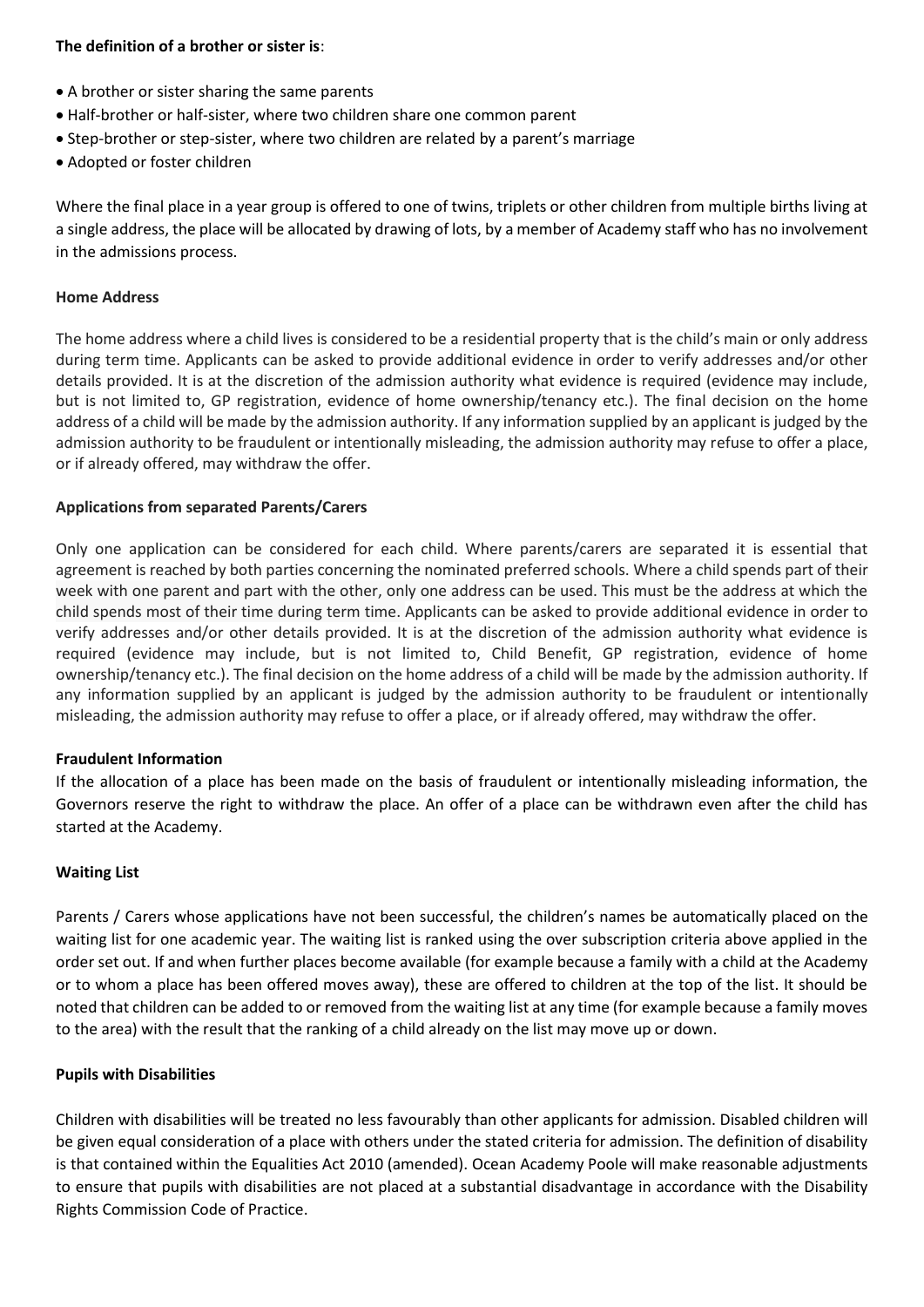#### **Late Applications**

Late applications will be acknowledged and if places are unavailable, the child will be placed on the school's waiting list in criteria order.

#### **Admission of children outside their normal age group**

The Academy will consider any request for a child to be admitted in a year group outside of their normal age group individually, with regard to the individual circumstances of that child. Parents should submit a written request for consideration to the Principal at Ocean Academy.

#### **Independent Admissions Appeal Committee**

Parents who are not offered a place for their child are entitled to an appeal constituted and operated in accordance with the School Admissions Appeals Code. Parents wishing to appeal in these circumstances should complete an appeal form available from the Academy. The form should be sent to the Clerk to the Appeal Committee, via the Academy, within 20 school working days from the notification of the decision not to admit.

#### **In Year Admissions**

The above criteria will be applied if in-year vacancies arise during the school year and there are more applicants than places.

#### **ANNUAL PROCEDURES FOR DETERMINING ADMISSION ARRANGEMENTS**

#### **Consultation**

Ocean Academy Poole will set admission arrangements annually. Where changes are proposed to admission arrangements there will be a public consultation on these arrangements. If no changes are made to admission arrangements the Academy consultation will only take place at least every 7 years.

The Consultation Period will follow the procedures laid out in the School Admissions Code.

The Academy will consult:

- a) Parents of children between the ages of seven and eleven years
- b) Other persons in the relevant area who in the opinion of the Academy have an interest in the proposed admissions
- c) All other admission authorities for primary and secondary schools located within the relevant area
- d) The local authority
- e) Any adjoining neighbouring local authorities where the admission authority is the local authority. For the purposes of consultation, the Academy will publish a copy of the proposed admission arrangements on the Academy website together with the contact details of the Admissions Officer, to whom comments must be sent.

The Academy will also send, upon request, a copy of the proposed admission arrangements to any of the persons or bodies listed above inviting comment.

#### **Determination and publication of admission arrangements**

Ocean Academy Poole will determine its admission arrangements every year, even if they have not changed from previous years, by 28 February.